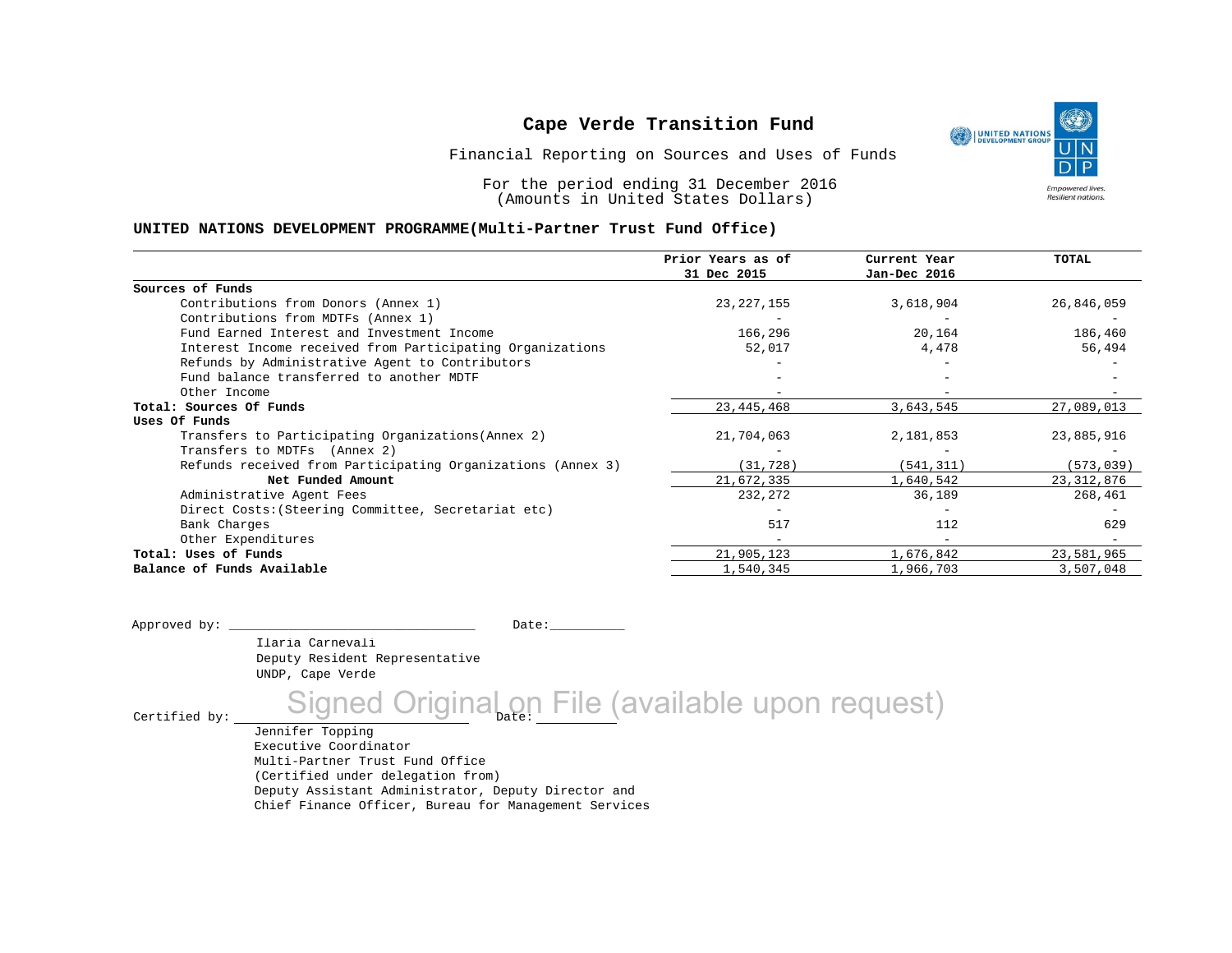

Financial Reporting on Sources and Uses of Funds

For the period ending 31 December 2016 (Amounts in United States Dollars)

### **UNITED NATIONS DEVELOPMENT PROGRAMME(Multi-Partner Trust Fund Office)**

#### **Annex - 1: Contributions**

|                             | Prior Years as of | Current Year             | TOTAL      |
|-----------------------------|-------------------|--------------------------|------------|
|                             | 31 Dec 2015       | Jan-Dec 2016             |            |
| From Contributors           |                   |                          |            |
| Delivering Results Together | 3,000,000         | 438,500                  | 3,438,500  |
| Expanded DaO Funding Window | 3,935,000         | $\overline{\phantom{0}}$ | 3,935,000  |
| GOVERNMENT OF AUSTRIA       | 684,225           | $\qquad \qquad -$        | 684,225    |
| GOVERNMENT OF LUXEMBOURG    | 7,067,250         | 3,180,404                | 10,247,654 |
| GOVERNMENT OF NETHERLANDS   | 1,105,280         | $\overline{\phantom{m}}$ | 1,105,280  |
| GOVERNMENT OF NORWAY        | 1,435,400         | $\overline{\phantom{0}}$ | 1,435,400  |
| GOVERNMENT OF SPAIN         | 6,000,000         | $\overline{\phantom{m}}$ | 6,000,000  |
| Total: Contributions        | 23, 227, 155      | 3,618,904                | 26,846,059 |

# Signed Original on File (available upon request)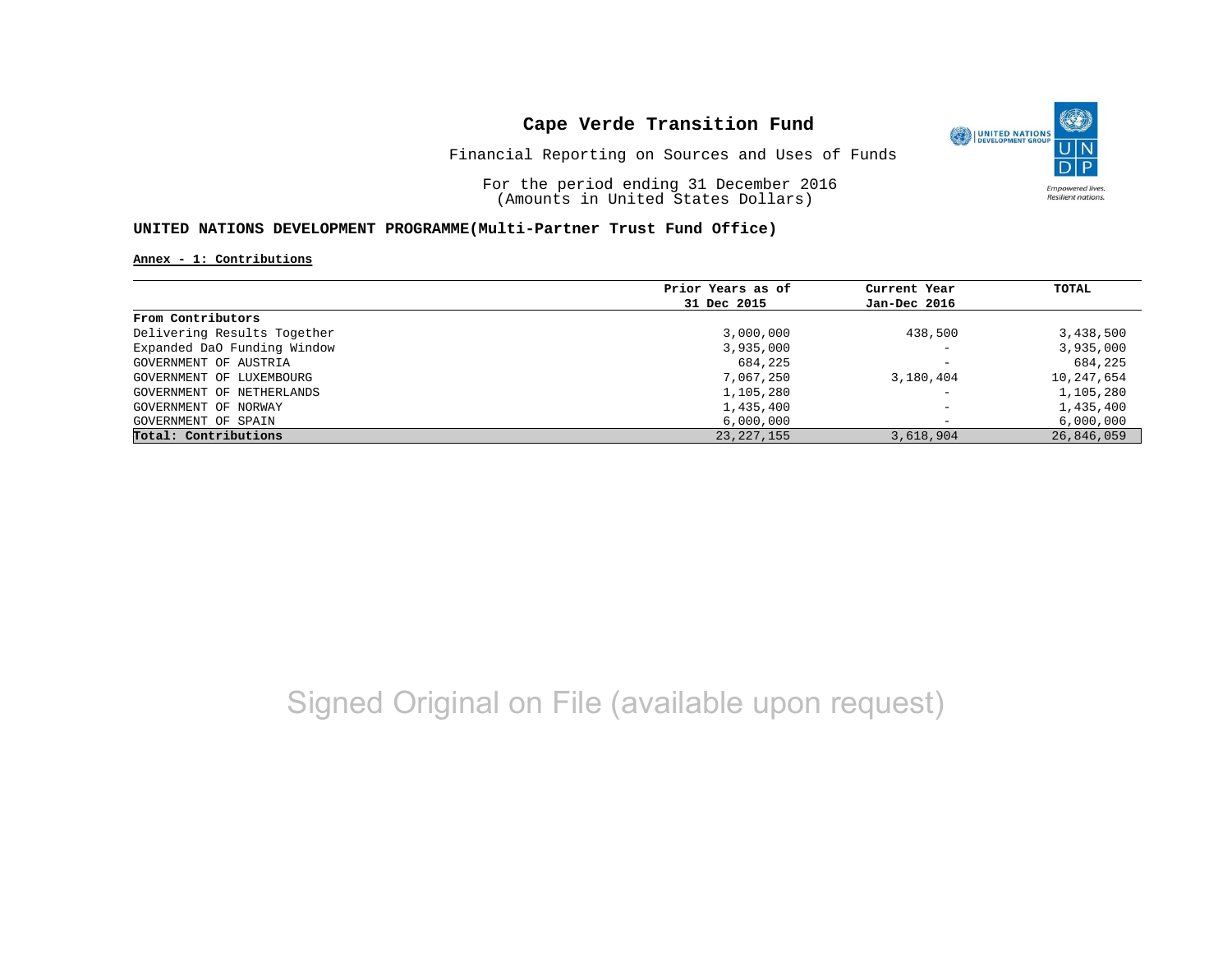

Financial Reporting on Sources and Uses of Funds

For the period ending 31 December 2016 (Amounts in United States Dollars)

### **UNITED NATIONS DEVELOPMENT PROGRAMME(Multi-Partner Trust Fund Office)**

**Annex - 2: Transfers**

|                                | Prior Years as of | Current Year             | TOTAL      |
|--------------------------------|-------------------|--------------------------|------------|
|                                | 31 Dec 2015       | Jan-Dec 2016             |            |
| To Participating Organizations |                   |                          |            |
| FAO                            | 4,358,399         | $\overline{\phantom{a}}$ | 4,358,399  |
| ILO                            | 1,160,256         | 210,109                  | 1,370,365  |
| IOM                            | 545,210           | $\overline{\phantom{m}}$ | 545,210    |
| ITC                            | 113,045           | $\qquad \qquad -$        | 113,045    |
| UNCTAD                         | 525,945           | $\overline{\phantom{m}}$ | 525,945    |
| UNDP                           | 3,106,045         | 1,699,989                | 4,806,034  |
| UNDP (UNV)                     | 229,451           | $\qquad \qquad$          | 229,451    |
| UNEP                           | 177,696           | $\overline{\phantom{m}}$ | 177,696    |
| UNESCO                         | 435,441           | $\overline{\phantom{m}}$ | 435,441    |
| UNFPA                          | 1,726,043         | $\overline{\phantom{m}}$ | 1,726,043  |
| UNHABITAT                      | 500,279           | $\overline{\phantom{m}}$ | 500,279    |
| UNICEF                         | 1,524,022         | $\overline{\phantom{m}}$ | 1,524,022  |
| UNIDO                          | 1,600,843         | $\overline{\phantom{m}}$ | 1,600,843  |
| UNODC                          | 2,584,505         | 171,270                  | 2,755,775  |
| <b>UNWOMEN</b>                 | 533,364           | 100,485                  | 633,849    |
| WFP                            | 1,541,181         |                          | 1,541,181  |
| WHO                            | 1,042,338         | $\qquad \qquad -$        | 1,042,338  |
| Total Transfers                | 21,704,063        | 2,181,853                | 23,885,916 |

Signed Original on File (available upon request)